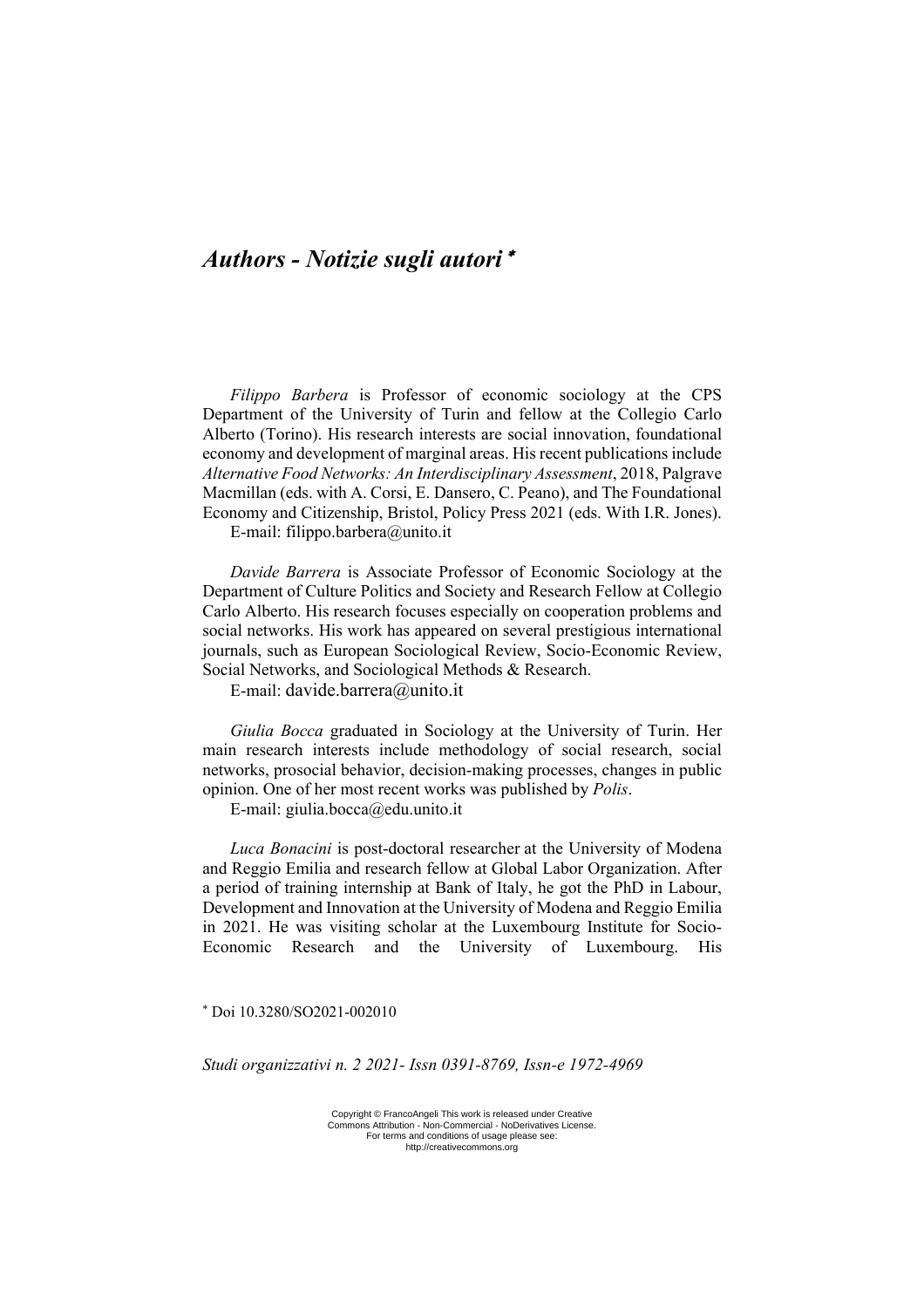research interests include economic inequality, intergenerational inequality and social mobility, gender gap and human capital.

E-mail: luca.bonacini@unimore.it

*Luca Carollo* is Assistant Professor in Organization Theory, Change Management and Organizational Behaviour at the Department of Management of the University of Bergamo. From a research point of view, he is particularly interested in investigating human resource management, employment relations and control and resistance dynamics in the workplace from a critical management studies perspective.

E-mail: luca.carollo@unibg.it

*Eleonora Costantini* is a research fellow, in Economic Sociology, at the "Marco Biagi" Economics Department of the University of Modena and Reggio Emilia. Her research interests focus on the implementation processes of public policies mainly in welfare and migration.

E-mail: eleonora.costantini@unimore.it

*Francesca De Battisti* is Assistant Professor of Statistics at the Department of Economics, Management and Quantitative Methods of the University of Milan. Her main research interests focus on evaluation of service quality, evaluation of customer and job satisfaction, evaluation of occupational outcome, analysis of inequality measures, Rasch model, PLS-SEM models, and in general on statistics for the social sciences.

E-mail: francesca.debattisti@unimi.it

*Edoardo Della Torre* is a Professor of Human Resource Management and Dean of the School of Economics and Management at the University of Bergamo, Italy. His research develops around the complementarities between collective and individual dimensions of employment relationships and includes human capital, strategic compensation, employee voice and employee wellbeing. His works have been published in journals such as *British Journal of Management*, *Human Relations, Human Resource Management Journal*, *Human Resource Management*.

E-mail: edoardo.dellatorre@unibg.it

*Carla Facchini* is Senior Professor of Sociology of Family at Department of Sociology and social Research University Milano Bicocca. She is president of EconomEtica - interuniversity center on the ethics of economic affairs. From 2013 to 2020 she was president of the Conference of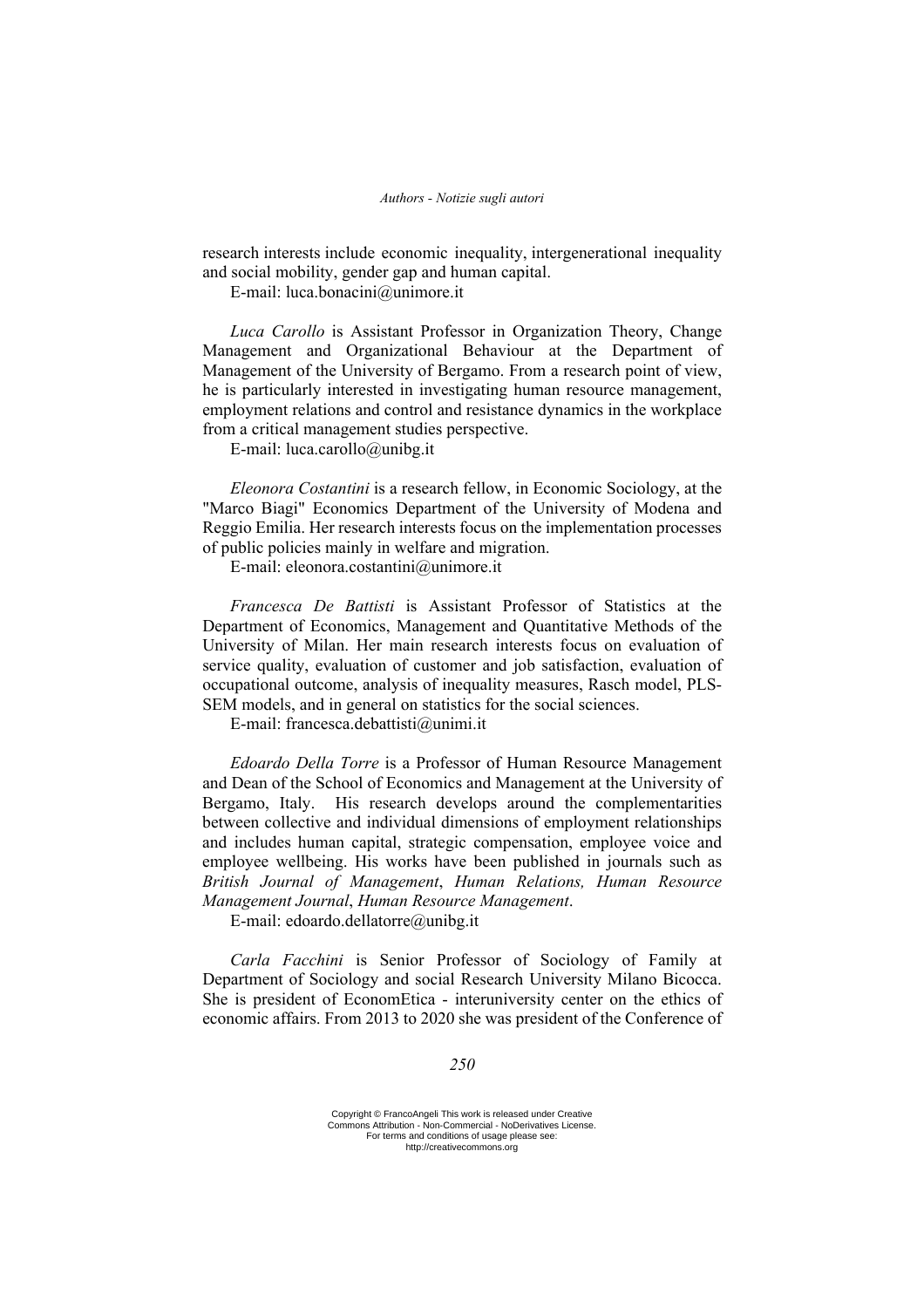Directors of the Departments of Sociology. Her main research themes family changes and the dynamics of aging - are accompanied by an interest in the presence and careers of women in the University. She authored over 200 articles/ books in Italy and abroad.

E-mail: carla.facchini@unimib.it

*Magali Fia* is Assistant Professor at the University of Bologna and member of the Yunus Social Business Center of the University of Bologna. Her researches and publications cover business ethics topics, the governance of traditional and social enterprises, universities and innovation policies, and include theoretical and empirical works. She teaches Mission and Accountability of Cooperative Enterprises and Principle and Techniques of Fundraising at the Second cycle degree programme in Management for Social Economy. She also teaches Social Innovation at the Bologna Business School. She is a member of the scientific committee of EconomEtica - an interuniversity center on the ethics of economic affairs.

E-mail: magali.fia@unibo.it

*Francesco Fumagalli* is a MSc student at the Department of Management of the University of Bergamo.

E-mail: f.fumagalli8@studenti.unibg.it

*Simone Gabbriellini* is a Computational Sociologist and Data Scientist, currently working as a senior research fellow at the Department of Economics and Management of the University of Trento. He is interested in innovation diffusion in organizations and he is a specialist of agent-based model simulations and social network analysis.

E-mail: simone.gabbriellini@unitn.it

*Alessia Gritti* is a PhD candidate in Business & Law in the Department of Management at the University of Bergamo, Italy. Her main research interests are in the area of employee voice and human resource management. Her work was published in the *British Journal of Management.* 

E-mail: alessia.gritti@unibg.it

*Marco Guerci* is professor of Organization Studies and HRM at the Università degli Studi di Milano. His research interests regard the intersections between organizational design and Corporate Social Responsibility.

E-mail: marco.guerci@unimi.it

## *251*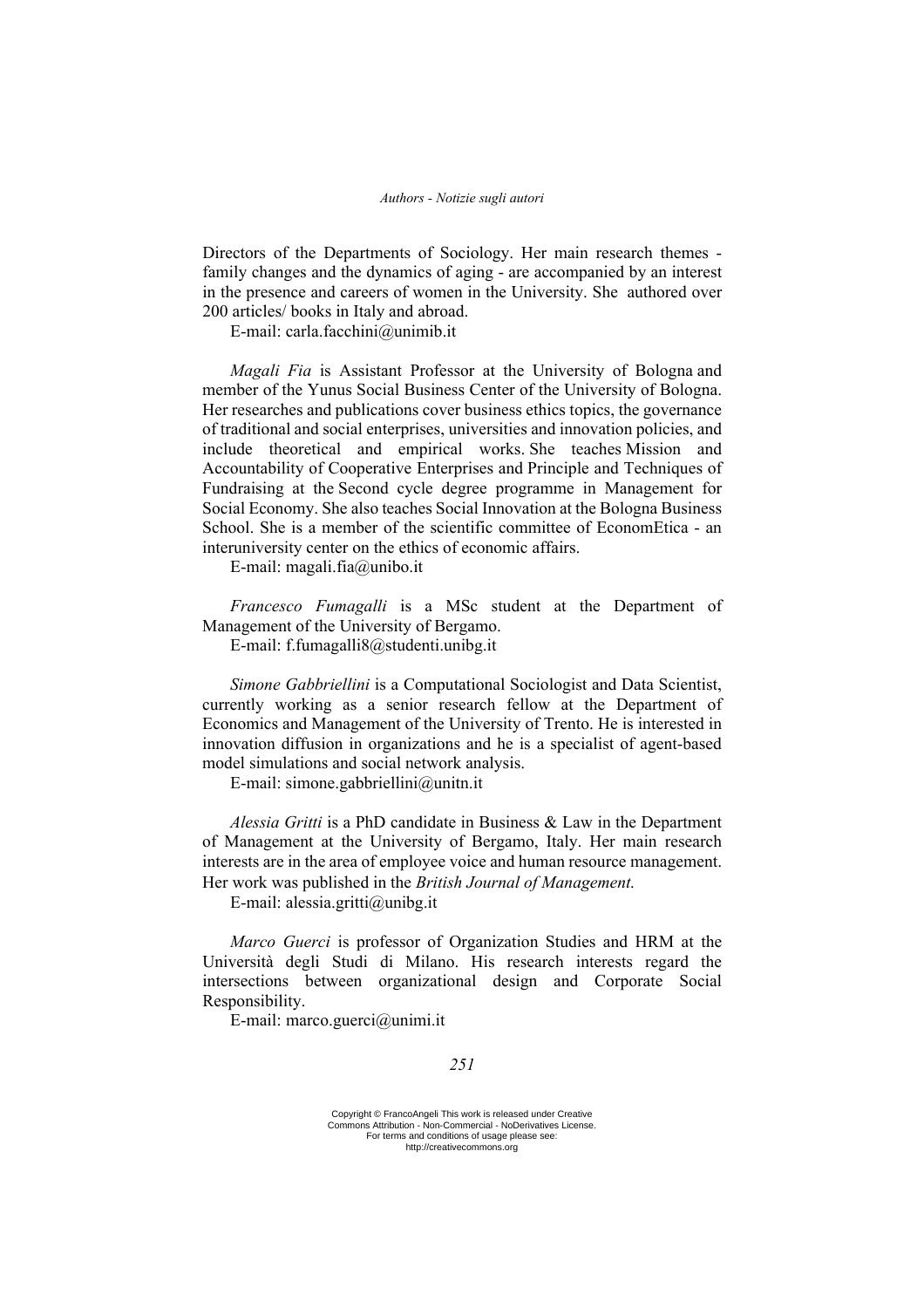*Maria Laura Frigotto* is Associate Professor in Organization Theory and Human Resource Management at the Department of Economics and Management at the University of Trento. She is passionate about organizational change in the face of new challenges, such as smart working, and of novelty in general. She is author of *Understanding Novelty in Organizations* (Palgrave). She is President of Opera Universitaria di Trento.

E-mail: marialaura.frigotto@unitn.it

*Alessandra Lazazzara* is Associate Professor of Organization Theory and Human Resource Management at the University of Milan. Her research interests focus on job crafting, e-HRM, and diversity and inclusion. She has authored several publications in national and international journals, co-edited five books of the LNISO Springer series and is editorial board's member of The International Journal of Human Resource Management, Industrial and Commercial Training, SN Business & Economics, Baltic Journal of Management, Prospettive in Organizzazione. Alessandra serves as vicepresident of itAIS, the Italian Chapter of the Association for Information Systems and is a board member of ASSIOA, the Association of Italian Organization Studies Academics.

E-mail: alessandra.lazazzara@unimi.it

*Luigi Maria Sicca* is Full Professor of Business organization and HR management at the University of Naples Federico II. He is scientific director of puntOorg International Research Network.

E-mail: lumsicca@unina.it

*Fabrizio Montanari* è professore associato di Organizzazione Aziendale presso l'Università degli Studi di Modena e Reggio Emilia, dove è responsabile scientifico dell'Unità di Ricerca OPERA del centro di ricerca GIUnO, specializzata nello studio della creatività. È anche Adjunct Professor presso l'Università Bocconi, dove è Research Affiliate presso il Centro di ricerca ASK (Art, Science and Knowledge), e scientific advisor della Fondazione G. Brodolini. È stato Visiting Scholar presso il Boston College e Visiting Professor presso la Copenaghen Business School e la Johannes Kepler University di Linz.

E-mail: fabrizio.montanari@unimore.it

*Domenico Napolitano* holds a PhD in Humanities and Technologies from the University Suor Orsola Benincasa of Naples, where he is also Lecturer in Theories and techniques of sound in the media. His research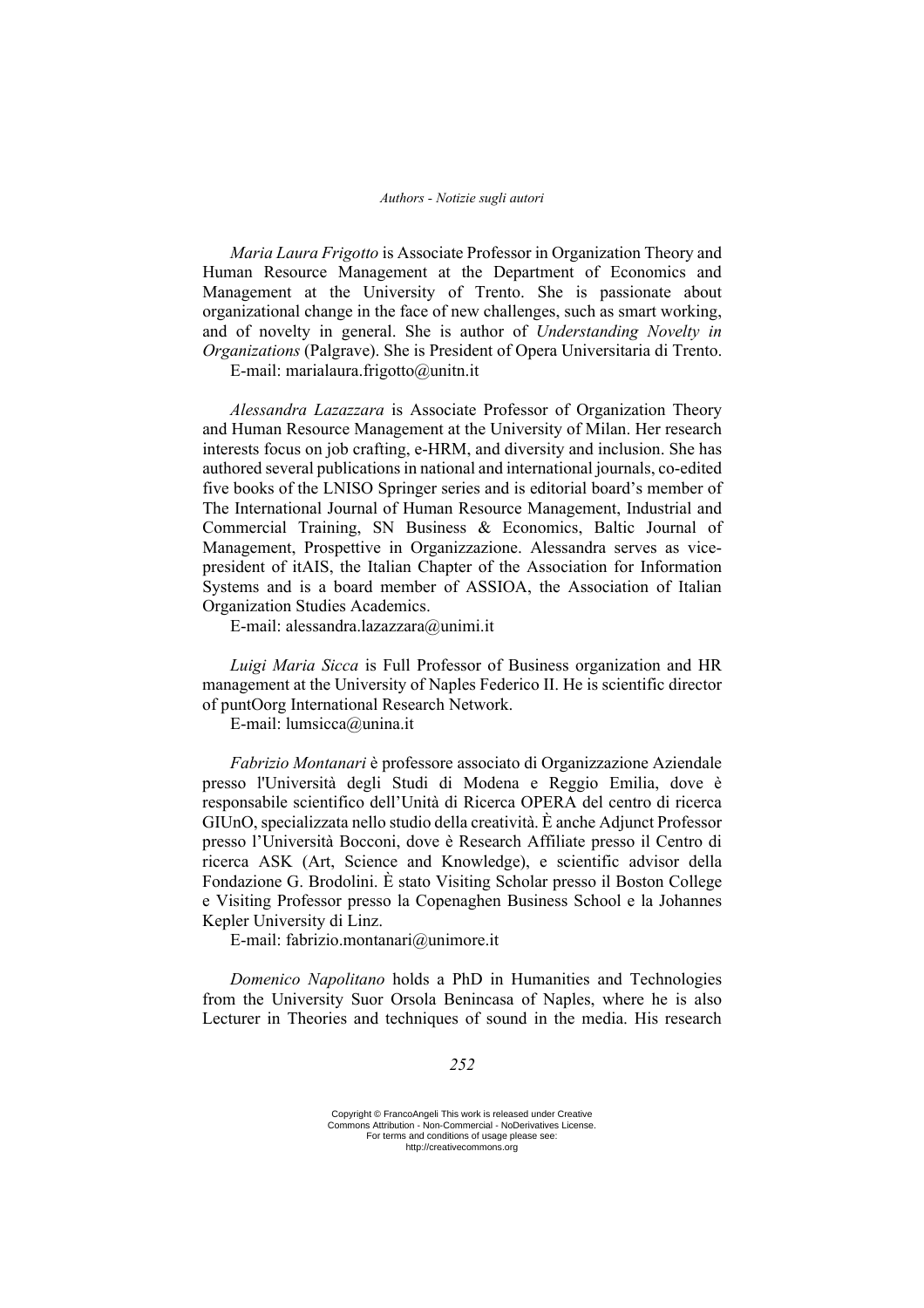interests focus on the relation between technology, subjectivity and society, with special attention to the world of sound and to the issue of disability.

E-mail: domenico.napolitano@docenti.unisob.na.it

*Vojkan Nedkovski* is a Research Fellow at the Department of Social and Political Sciences at the University of Milan. His research interests include but are not limited to individual-level outcomes within organizational contexts seen through the lenses of social networks.

E-mail: vojkan.nedkovski@unimi.it

*Tania Parisi* is a Tenure-track Assistant Professor of Sociology at the Department of Philosophy and Education Science of the University of Turin. Her main research interests are methodology of social research, social inequality and models of social change. Her recent publications include *Innovatori sociali*, 2019, Il Mulino (with F. Barbera).

E-mail: tania.parisi@unito.it

*Matteo Rinaldini* is Associate Professor of Economic Sociology at the University of Modena and Reggio Emilia where he teaches Sociology of work and organization and Sociology of innovation. He is a member of the scientific committee of the Sabattini Foundation and his research interests mainly focus on both techno-organizational changes and transformations of working conditions.

E-mail: matteo.rinaldini@unimore.it

*Stefano Rodighiero* is a Ph.D. Candidate in Management at the University of Bologna, Italy. His research interests are related to cultural and creative industries, changes in the world of work, and the emergence of coworking and collaborative spaces from the perspective of professionals and actors at the urban level.

E-mail: stefano.rodighiero3@unibo.it

*Sara Romanò*, is post-doc fellow at the University of Turin. Her main research interests are social inequalities, social and economic transformations in post-socialist countries, experimental methods, and social networks. Some of her most recent studies have been published in distinguished journals such as Socio-Economic Review, Cambridge Journal of Economics and Nature Communications.

E-mail: sara.romano@unito.it